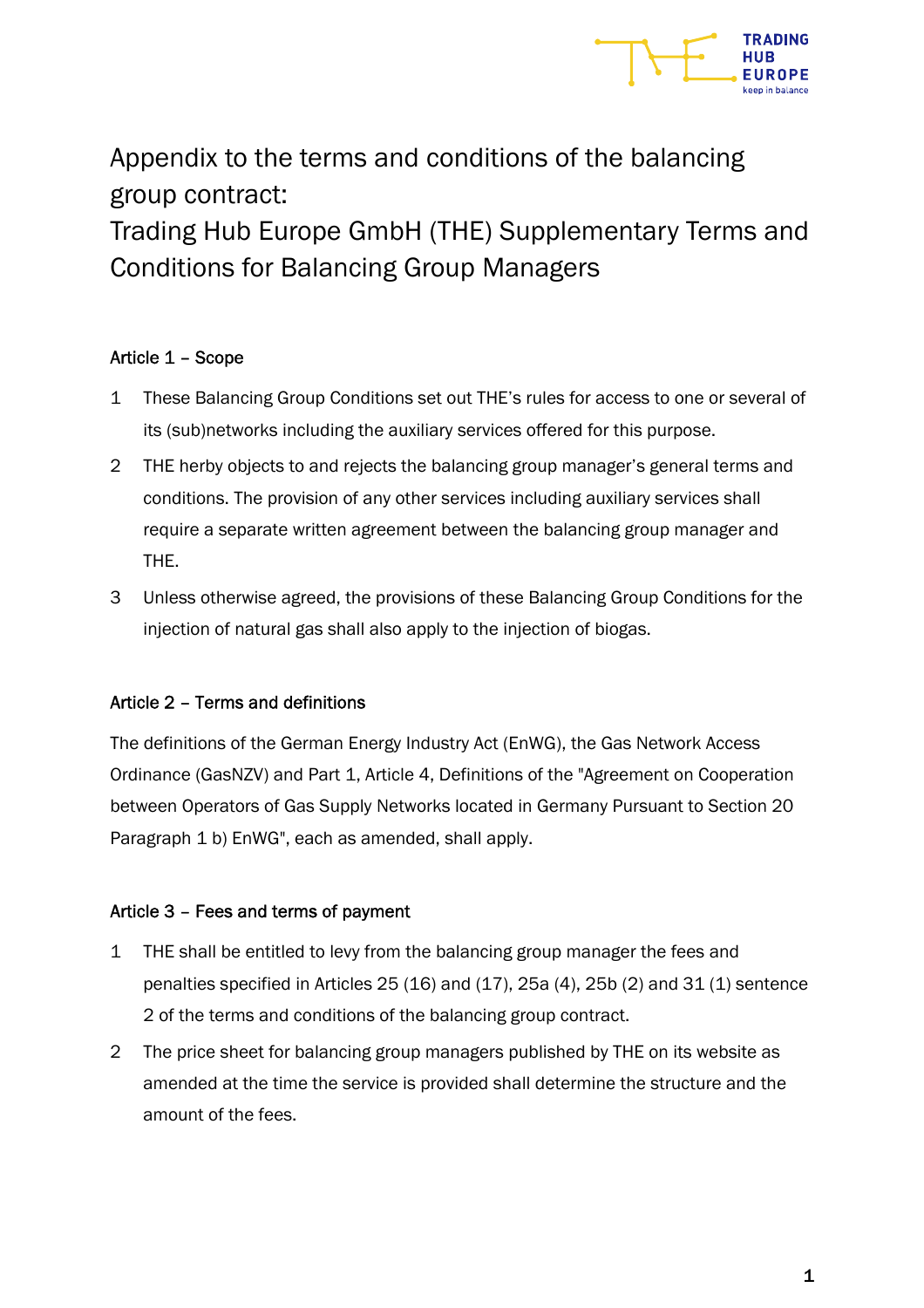

- 3 The specific fees and penalties shall be calculated without rounding up or down. The specific fees will subsequently be commercially rounded to four decimal places after the calculation.
- 4 THE shall be entitled to pass on to the relevant balancing group manager any reasonable costs it has incurred for reasons of foreign (EU) law arising out of and in connection with the examination of documents of the balancing group manager and/or approvals/registrations of THE in a foreign country.
- 5 If entry and exit network operator data are required for settlement purposes and if such data are not available, incomplete or available only in a form that cannot be analysed at the end of the second gas month after the month of settlement, THE shall be entitled, at its own discretion, to either
	- issue a temporary invoice for the balancing group to the balancing group manager and to subsequently correct such temporary invoice as necessary once the necessary data is available, or
	- postpone invoicing for the balancing group until all necessary data are available in a form that allows analysis.
- 6 THE uses electronic invoicing in accordance with Section 14 (1) sentence 8 of the German Value Added Tax Act (UStG). The balancing group manager agrees to this procedure in accordance with Section 14 (1) sentence 7 UStG.
- 7 THE shall pay the invoiced fees and penalties without any deductions by bank transfer with a fixed value date to the account specified in the invoice by the 10th working day following receipt of the invoice.
- 8 Payments shall only be deemed to have been made in time if the amounts concerned have been credited to THE's account by the specified deadlines. If a payment is not made by the specified deadline, the party affected shall be entitled to claim interest without prejudice to further claims. Interest shall be calculated in accordance with Section 288 (2) in conjunction with Section 247 of the German Civil Code (BGB).

The balancing group manager may only set off undisputed or legally established claims against THE's claims under the contract. The foregoing shall not apply to counterclaims arising under the same contractual relationship.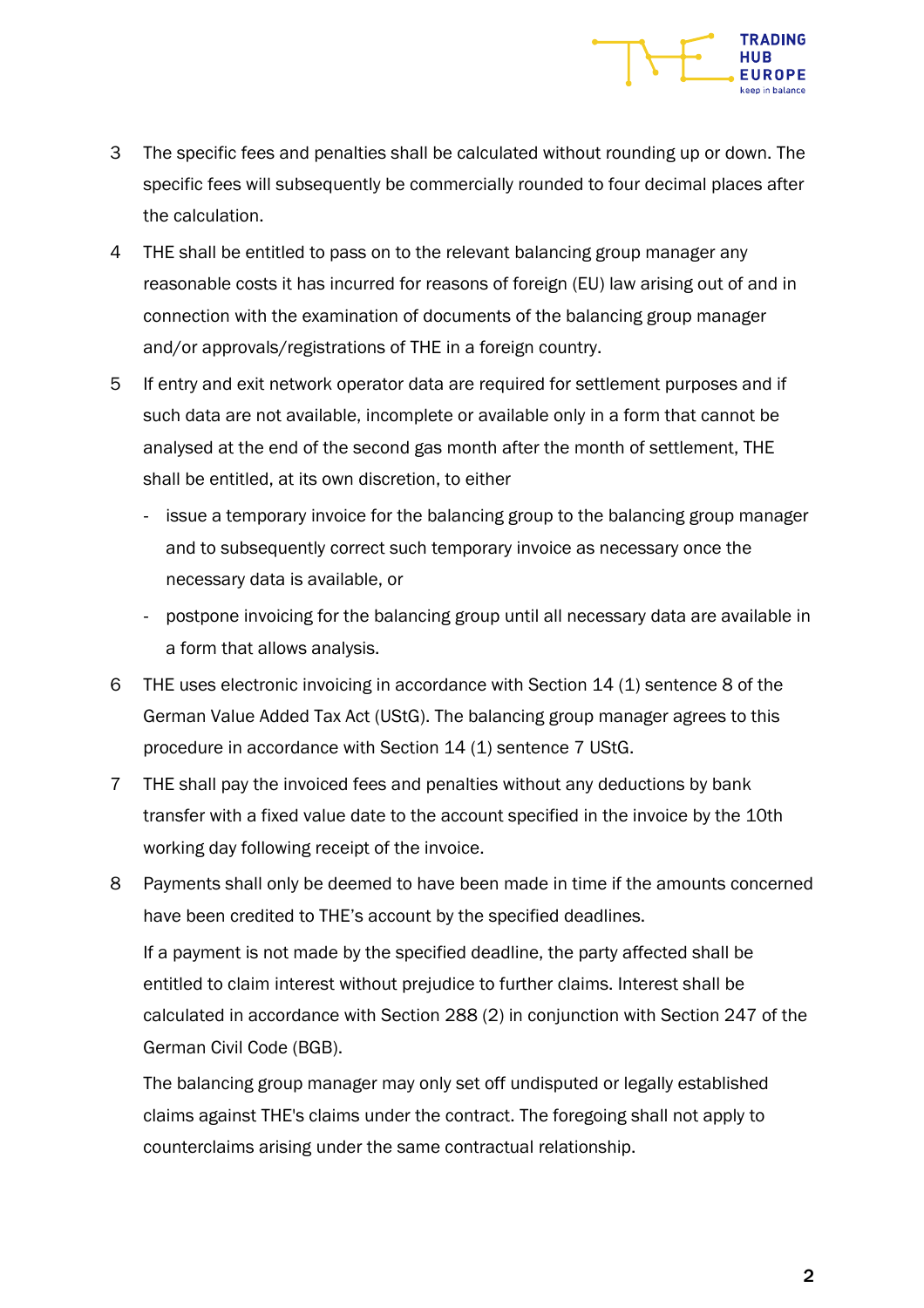

- 9 Settlement shall mean invoices, the amounts of which may either have a positive or a negative sign.
- 10 If THE makes use of its right pursuant to Article 17 (1) b) of the terms and conditions of the balancing group contract, it shall publish the general terms and conditions for direct payment for affiliated balancing group managers on its website in a nondiscriminatory manner.

#### Article 4 – Communication

- 1 THE shall perform a communication test to check whether its communication requirements are met and whether the balancing group manager is able to receive and process messages and notifications from, and send corresponding messages and notifications to, THE.
- 2 THE shall inform the balancing group manager about the successful completion of the communication test. The balancing group manager undertakes to indemnify and hold harmless THE from and against claims for damages resulting from any faulty or failed communication of information about the balancing group for which THE is not responsible.
- 3 THE shall be entitled to repeat the communication test during the term of the contract if doubts arise as to whether the balancing group manager is still able to fulfil the communication requirements.
- 4 THE refuses to accept the use of certain internet domains (including gmx, gmail, web, t-online, yahoo, etc.) as communication addresses for security reasons.
- 5 If the balancing group manager has commissioned and authorised a service provider to handle communication with THE, all acts/omissions on the part of the service provider shall be attributed to the respective balancing group manager. A change of the communication connection as a result of a change of service provider shall only be made following prior agreement between the balancing group manager and THE<sup>1</sup> within and with effect for THE's customer consultation hours<sup>2</sup>. Until the communication connection is changed, communication shall continue to take place between THE and the previous service provider. The balancing group manager shall

<sup>&</sup>lt;sup>1</sup> THE contact address for balancing group managers

<sup>2</sup> THE office hours for customers: Mondays to Thursdays from 9 a.m. to 4 p.m. and Fridays from 9 a.m. to 3 p.m.